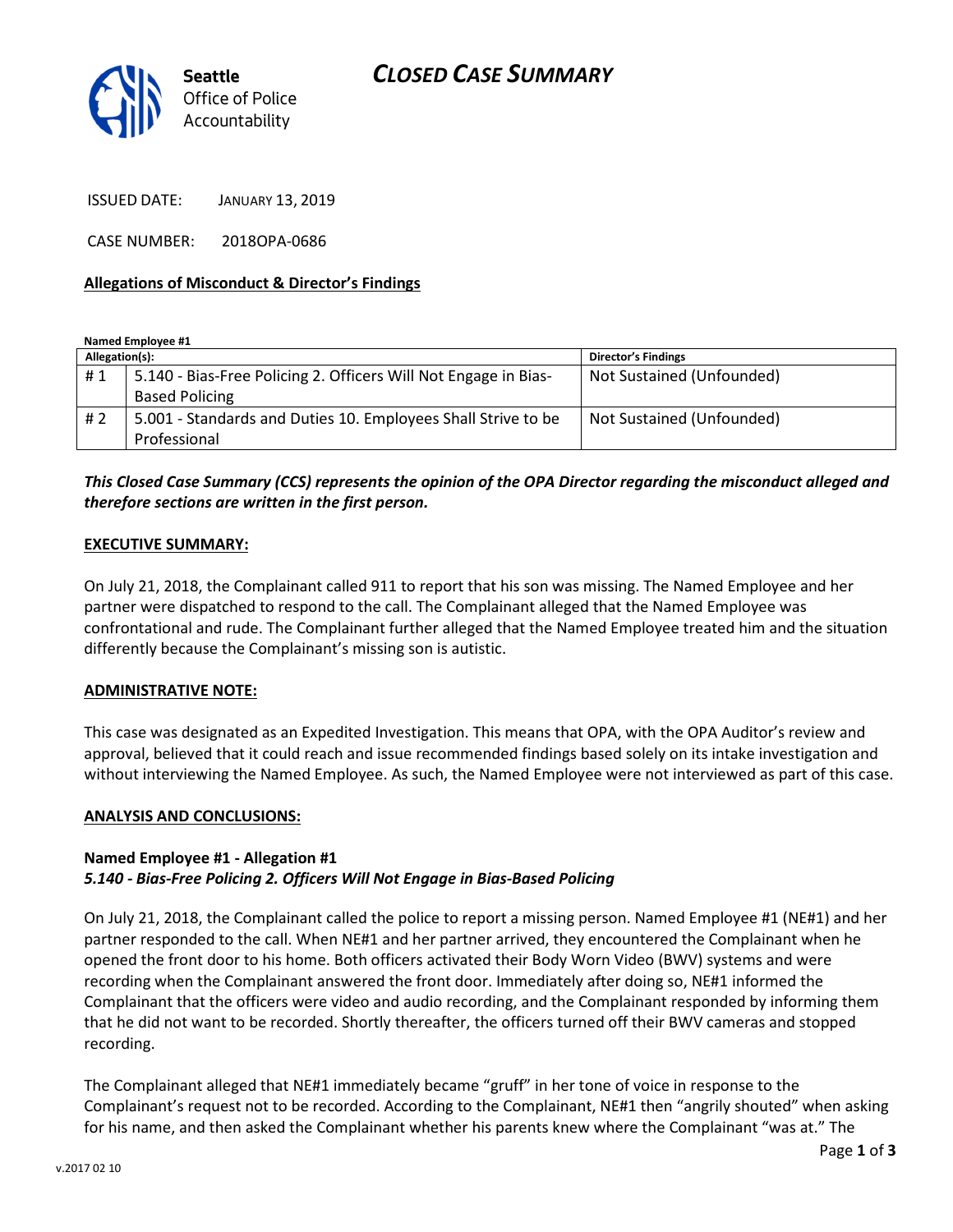# CLOSE CASE SUMMARY



Office of Police Accountability

OPA CASE NUMBER: 2018OPA-0686

Complainant told NE#1 that he is a 52-year-old, and that the missing person that he called about is his 16-year-old Filipino son with borderline autism. The Complainant alleged that NE#1 "immediately became overwhelmingly confrontational" and assumed that she was responding to a criminal matter, instead of helping to locate a missing boy. The Complainant believes that NE#1's assumption about there being a criminal component to the Complainant's call was based on her biased treatment of autistic people. In referring to the overall response by NE#1, the Complainant stated that, "Kindness should be the rule not violent anger from police."

In his complaint, the Complainant referred to NE#1 by her partner's name. OPA was able to identify the correct Named Employee based on the fact that the Complainant identified NE#1 as a female, and because the available BWV footage captured the initial interactions between NE#1 and the Complainant. The Complainant did not make any allegations against NE#1's partner.

SPD policy prohibits biased policing, which it defines as "the different treatment of any person by officers motivated by any characteristic of protected classes under state, federal, and local laws as well other discernible personal characteristics of an individual." (SPD Policy 5.140.) If, as the Complainant alleged, that the Named Employee treated him or the situation differently based on the Complainant's son being autistic, it would have been a violation of SPD policy.

OPA reviewed the available police reports associated with this incident. The narrative was completed by NE#1. The information contained in NE#1's report appeared thorough, and there was no indication of bias or unprofessionalism in what NE#1 wrote.

In terms of available audio and video evidence, OPA's investigation was somewhat limited in this regard. After the officers arrived at the front door of the Complainant's home, the Complainant told them that he did not want to be recorded, and shortly thereafter, the officers turned off their BWV cameras. OPA believes that its review and analysis of this case would have benefited from having BWV of the entire interaction; however, the BWV that captured the initial interaction along with the audio transmissions from the officers' In-Car Video system (ICV) provided OPA with sufficient independent evidence to make a finding.

In the BWV, NE#1 is seen and heard interacting with the Complainant immediately after he opened his front door, and nothing about the tone of NE#1 voice or what she communicated supports the Complainant's allegation that NE#1 "immediately became overwhelmingly confrontational" and "angrily shouted" when NE#1 asked for the Complainant's name. The BWV was also recording when NE#1 asked whether the Complainant's mother was home. Though OPA acknowledges that the question may have been somewhat confusing to the Complainant because of the Complainant's age, NE#1 never shouted that question, as he stated in his complaint. Furthermore, after NE#1 asked that question, NE#1 appeared contrite and immediately complied with the Complainant's request not to be recorded by turning off her BWV camera.

With regard to the ICV, the only evidence of value was the audio transmissions. The quality of those transmissions was negatively impacted by the distance that the officers were away from their vehicle; however, NE#1 is heard communicating with the Complainant as she exited the Complainant's home. In those communications, nothing in the tone of NE#1's voice or the statements she made supports the Complainant's allegations.